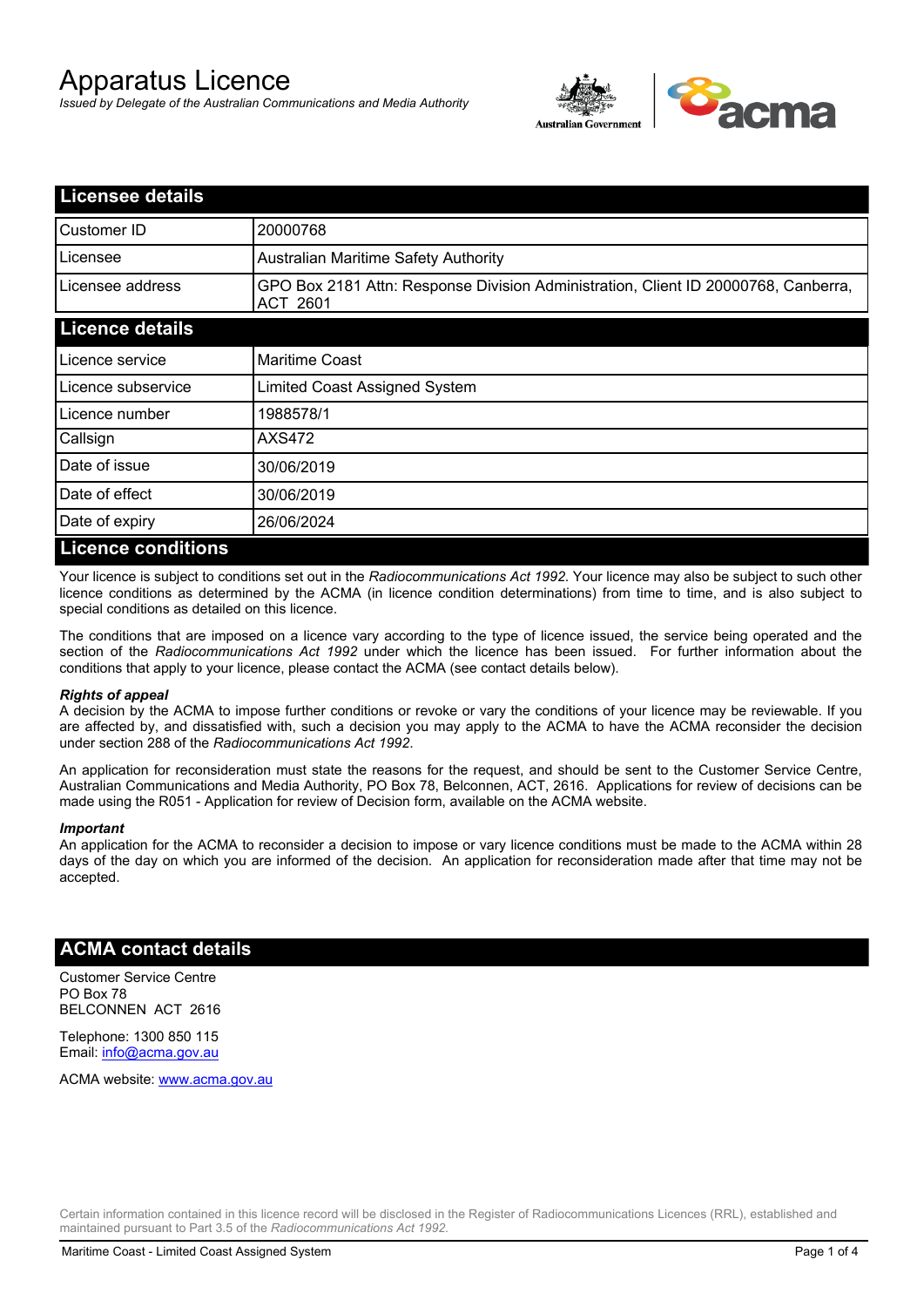## **Advisory Notes applying to licence no.: 1988578/1**

Conditions applicable to the operation of Limited Coast Assigned System authorised under this licence can be found in the Radiocommunications Licence Conditions (Apparatus Licence) Determination and the Radiocommunications Licence Conditions (Maritime Coast Licence) Determination. Copies of these determinations are available from the ACMA and from the ACMA home page (www.acma.gov.au).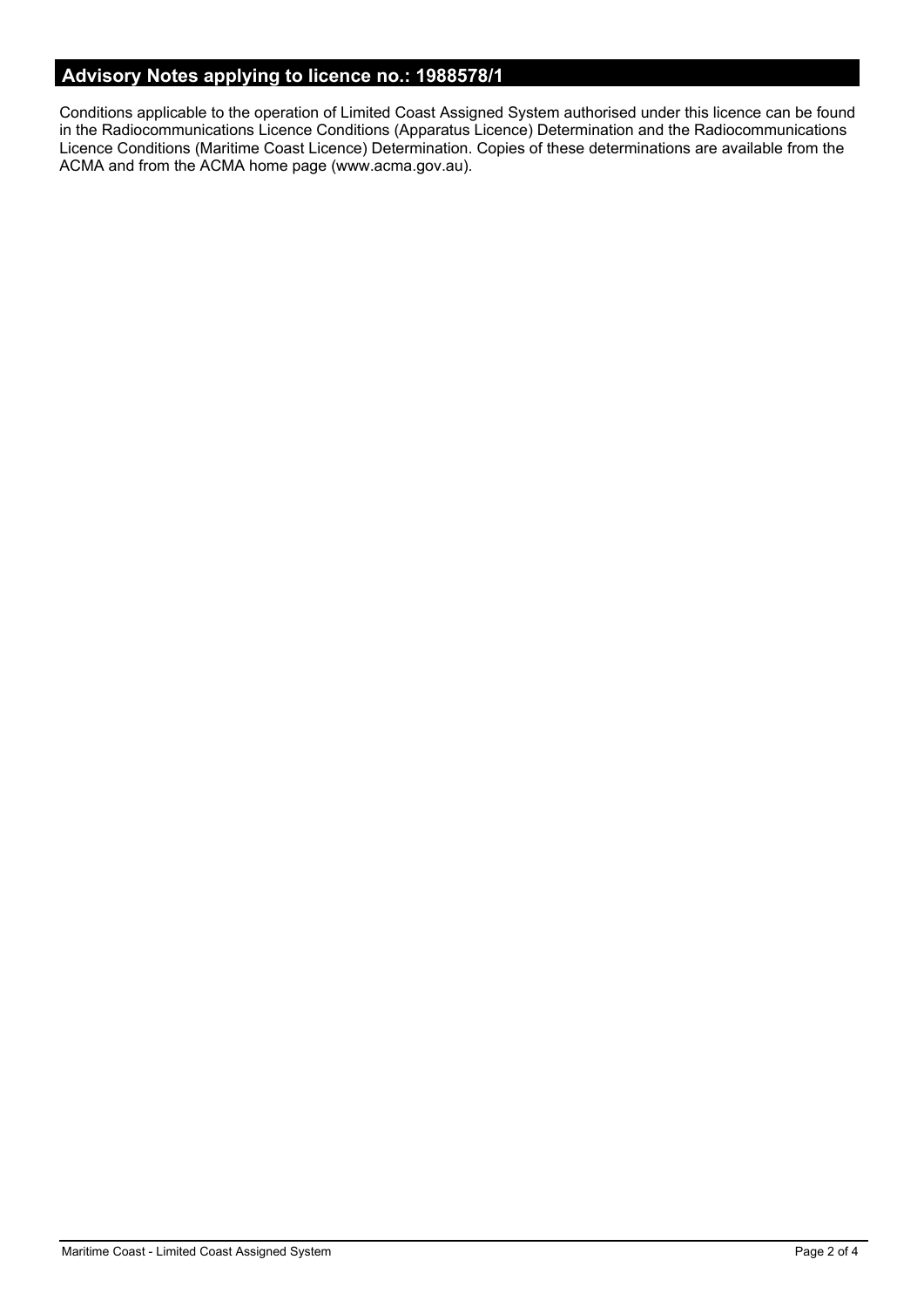## **Technical characteristics**

Below is a summary of the technical characteristics of the licensed service. Further technical details not displayed here may be found on the ACMA website.

#### **Main Station Site**

#### **Station 1:**

| <b>Site details</b>        |                                             |                       |  |
|----------------------------|---------------------------------------------|-----------------------|--|
| Site ID                    | 9023820                                     |                       |  |
| Site address               | Apache Drill Rig, 281 km North of, KARRATHA |                       |  |
| Co-ordinates (GDA94)       | Latitude: -18.198019                        | Longitude: 116.854182 |  |
| <b>Transmitter details</b> |                                             |                       |  |
| Assigned frequency         | 161.975000 MHz                              |                       |  |
| <b>Bandwidth</b>           | 25.0000 kHz                                 |                       |  |
| Freq. assign. ID           | 0000515176                                  |                       |  |
| Transmitter power          | 12.50 W                                     |                       |  |
| <b>EIRP</b>                | 15.00 W                                     |                       |  |
| Emission designator        | 25K0F2D                                     |                       |  |
| Antenna details            |                                             |                       |  |
| Antenna ID                 | 80503                                       |                       |  |
| Antenna polarisation       | V - Vertical linear                         |                       |  |
| Antenna azimuth            |                                             |                       |  |
| Antenna height (m)         | 10                                          |                       |  |
| Antenna type               | Dipole-D                                    |                       |  |
| <b>Receiver details</b>    |                                             |                       |  |
| Assigned frequency         | 161.975000 MHz                              |                       |  |
| <b>Bandwidth</b>           | 25.0000 kHz                                 |                       |  |
| Freq. assign. ID           | 0000515179                                  |                       |  |
| Transmitter power          | N/A                                         |                       |  |
| <b>EIRP</b>                | N/A                                         |                       |  |
| Emission designator        | 25K0F2D                                     |                       |  |
| <b>Antenna details</b>     |                                             |                       |  |
| Antenna ID                 | 80503                                       |                       |  |
| Antenna polarisation       | V - Vertical linear                         |                       |  |
| Antenna azimuth            |                                             |                       |  |
| Antenna height (m)         | 10                                          |                       |  |
| Antenna type               | Dipole-D                                    |                       |  |